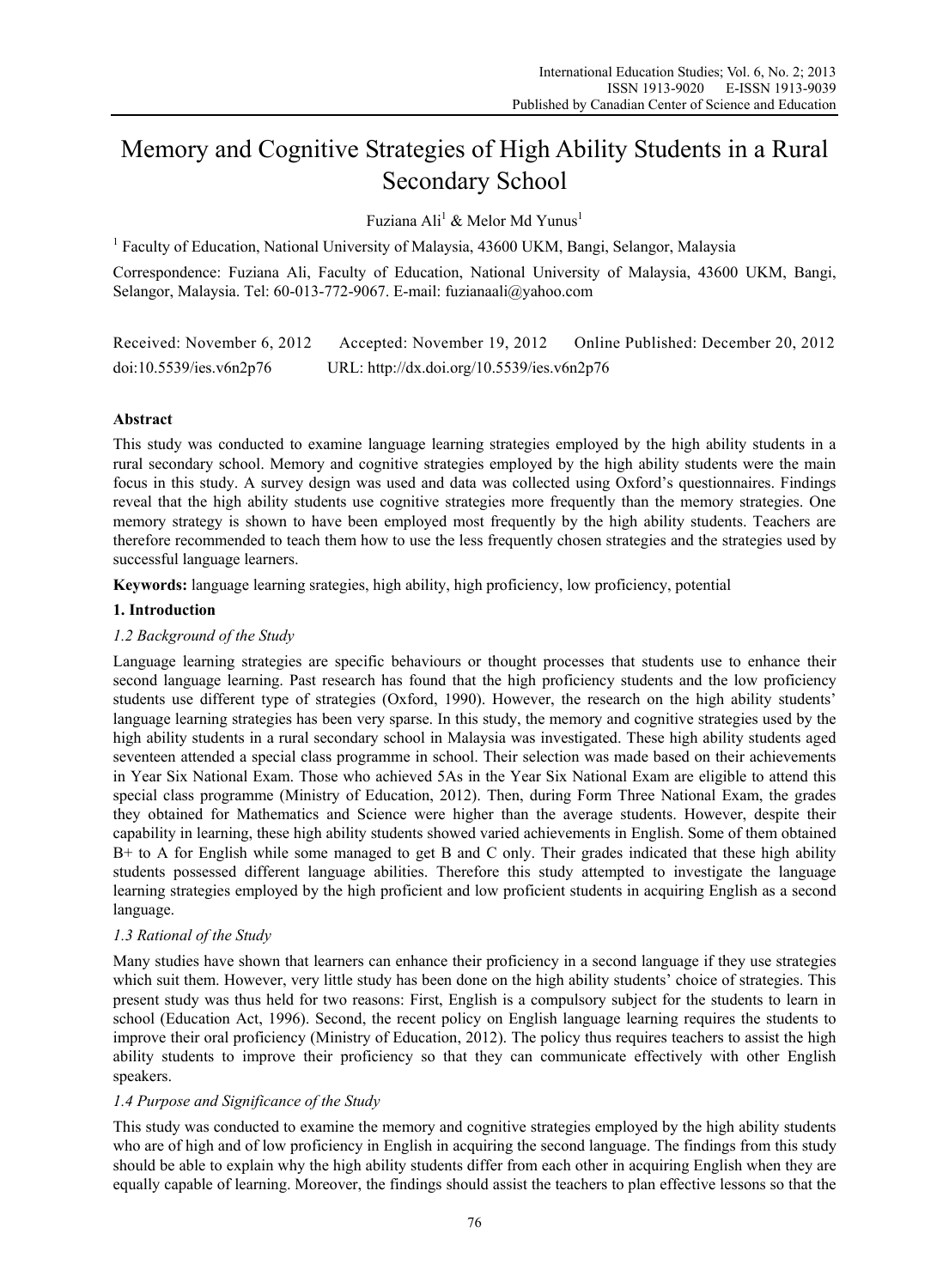high ability students' full potential in learning English as a second language can be further developed. Therefore, the following two research questions were addressed in this study:

- 1) What are the memory strategies employed by the high ability students in learning a second language?
- 2) What are the cognitive strategies employed by the high ability students in learning a second language?

## **2. Literature Review**

## *2.1 High Ability Students*

Gagne (2007) defines high ability students as those who systematically develop certain abilities or skills and place themselves higher than their age peers. Meanwhile gifted students are those who own superior natural abilities compared to other individuals in the same age group. On the other hand, Nicpon and Pfeifer (2011) refer to high ability with gifted students who have multipotentials in various domains and the definitions vary from one culture to another culture.

Based on these definitions, this study chose to associate the high ability students to those who achieve 5As in Year Six National Examination and whose achievement in Mathematics and Science are above average and higher than their age peers. For their high achievements, they are placed in special class programme and are therefore expected to increase their performance. These high ability students referred to in this study have potentials to learn a second language. Their potentials need to be nurtured by identifying the language learning strategies employed by them.

### *2.2 Language Learning Strategies*

Oxford's classification of language learning strategies were used as the basis for this study. 0xford (1990) defines learning strategies as specific actions, behaviors, steps, or techniques employed by the students to solve a difficult language task so as to enhance their own learning. She states that when the student consciously chooses strategies that fit him and the second language task at hand, these strategies become a useful toolkit for active, conscious, and purposeful selfregulation of learning. Oxford (1990) classifies learning strategies into six groups which are cognitive, metacognitive, memory, compensatory, affective and social. Yet, for the purpose of this study, only two language learning strategies were analysed. They are :

#### 2.2.1 Memory Strategies

Consist of four sets of memory which are creating mental linkages, applying images and sounds, reviewing well, and employing action. Oxford (1990) claims that since the brain has the ability to store trillion bits of information, these four sets of memory strategies should be able to help the learners to remember the new language learned. The learners will be able to store and retrieve information about the language (Oxford, 1990).

#### 2.2.2 Cognitive Strategies

Involve four sets of strategies which are practicing, receiving and sending messages, analysing and reasoning, and creating structure for input and output. Oxford (1990) states that many learners tend to construct a formal model in their minds based on analysis and comparison, create general rules and revise the rules when new information is available.

So, based on Oxford's classification, this study looked at the memory strategies as those strategies that help second language learners to store and retrieve new information and cognitive strategies as those strategies which enable learners to understand and produce new language by using the four cognitive strategies.

## *2.3 Past Studies on Language Learning Strategies*

According to Oxford (1994), research shows that the effective use of second language learning strategies can help learners to acquire the language. In fact, the past findings demonstrate that successful language learners

- showed improved proficiency use appropriate language learning strategies
- select strategies that work well together and fit the language task given.
- cognitive and metacognitive strategies are often used together.
- certain strategies or cluster of strategies are linked to particular language skills or task.
- the powerful social and affective strategies are found less often in research.

Moreover, Oxford (1994) reveals an interesting finding regarding the choice of language learning strategies among Asian students. Asian students appear to prefer rote memorization and other types of memory strategies to other strategies. A few recent studies done in Asia confirm this finding. For example, Samad et al. (2010) who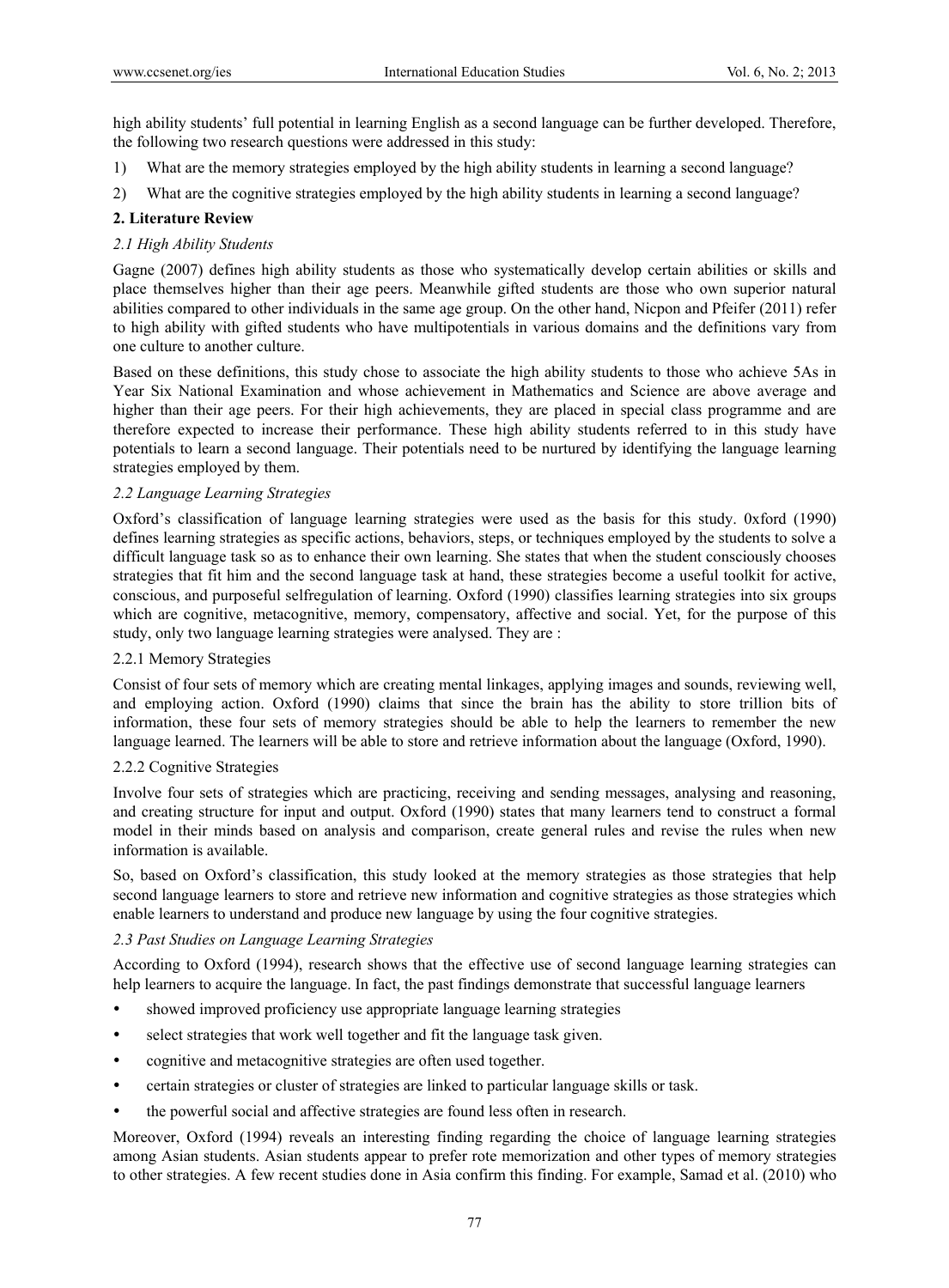did a study on undergraduate students in Malaysia found that the low proficiency learners prefer memory strategies to cognitive strategies whereas the high proficiency learners prefer cognitive strategies. Another study done by Yang and Dai (2012) on Chinese learners indicated the frequent use of memory strategies. The learners prefer structural association and semantic strategies in memorising new words. Some students still prefer rote memorization in learning new words.

By analysing past research, Nambiar (2009) explored the relationship between belief and strategy used by the language learners. She concluded that the learners' belief in their learning ability influence their choice of strategies. For instance, she cited a study done by Yu (2007). Yu found that the learners who have strong form-focussed belief disagreed with the use of mother tongue to learn a second language. The learners reported a higher use of language learning strategies. Nambiar (2009) also claimed that learning environment influences the learners' choice of language learning strategies.

### *2.4 On How the High-Ability Perceive the Strategy They Use*

Earlier study done by Vallerand et al. (1994) on students' differentiated learning indicated that in similar to the gifted students, the high ability students perceive that they use cognitive strategy more than the regular students. As a result of believing in their own ability, they developed high intrinsic motivation. In the study, the students were placed in a homogeneous classroom similar to the students in the present study. By being in such classroom, the high ability students seem to have a high intrinsic motivation. They are able to learn and discuss with other students who are equally competent. Therefore, Vallerand et al. (1994) hyphothesized that when they are placed in a mixed-ability classroom, the high ability students' motivation will reduce and thus will obtain poor achievement. However, this may not be the case because Smith (2003) discovered that the underachievers may not be performing in examination due to various factors. Some boys may not like doing coursework like the hardworking girl while some students of different ethnic may learn differently from their peers. Realising the possibility that high ability students may become underachievers, a study on the high ability students in the rural school in Malaysia is therefore crucial. Identifying the memory and cognitive strategies they use will enable them to improve their own language learning.

### *2.5 Strategies Used by Successful Second Language Learners in Malaysia*

While other researchers locally have been examining the language learning strategies used by the second language learners, Embi and Amin (2010) suggest some strategies that students in Malaysia can use to enhance their English. In their book, "Strategies for Successful English Language Learning", they encourage the second language learners to assess their own learning strategies before they learn more about the strategies employed by the successful language learners. Embi and Amin stress that once learners are aware of their own strategies, they can adopt the language learning strategies used by the successful English language learners. One of the strategies suggested is the memory strategy. The learners can be taught to use mnemonic to remember the prepositions of time such as on, at and in (2010, p 94). Nevertheless the strategies suggested by Embi and Amin (2010) are for low proficiency language learners from a mixed ability group. Hence, more research should be done on the high ability students' choice of language learning strategies because they might differ from the regular students.

#### **3. Methodology**

#### *3.1 Research Design and Setting*

This study collected data using a survey design and it was conducted at a rural secondary school in Malaysia. Malay is the language mainly spoken by the students and almost everyone in their neighbourhood.

#### *3.2 Participants*

Forty two  $(n = 42)$  high ability students aged 17 were purposely chosen as the participants for this study. These high ability students were placed in a special programme in school. They were chosen to be in the programme based on their past achievements in Year Six National Exam and Form Three National Exam. They obtained 5As in Year Six National Exam and at least 5As in Form Three National Exam.

#### *3.3 Instruments*

This study only analysed memory and cognitive strategies employed by the participants. To elicit data, a set of Oxford's questionnaires on language learning strategies were given to the students. The reliability of the items used were tested using cronbach alpha. The cronbach alpha coefficient for this study was .786. The students were asked to choose the language memory and cognitive strategies they employed in the learning of English as a second language. Data for the study was elicited from the students' response to the statements prepared by the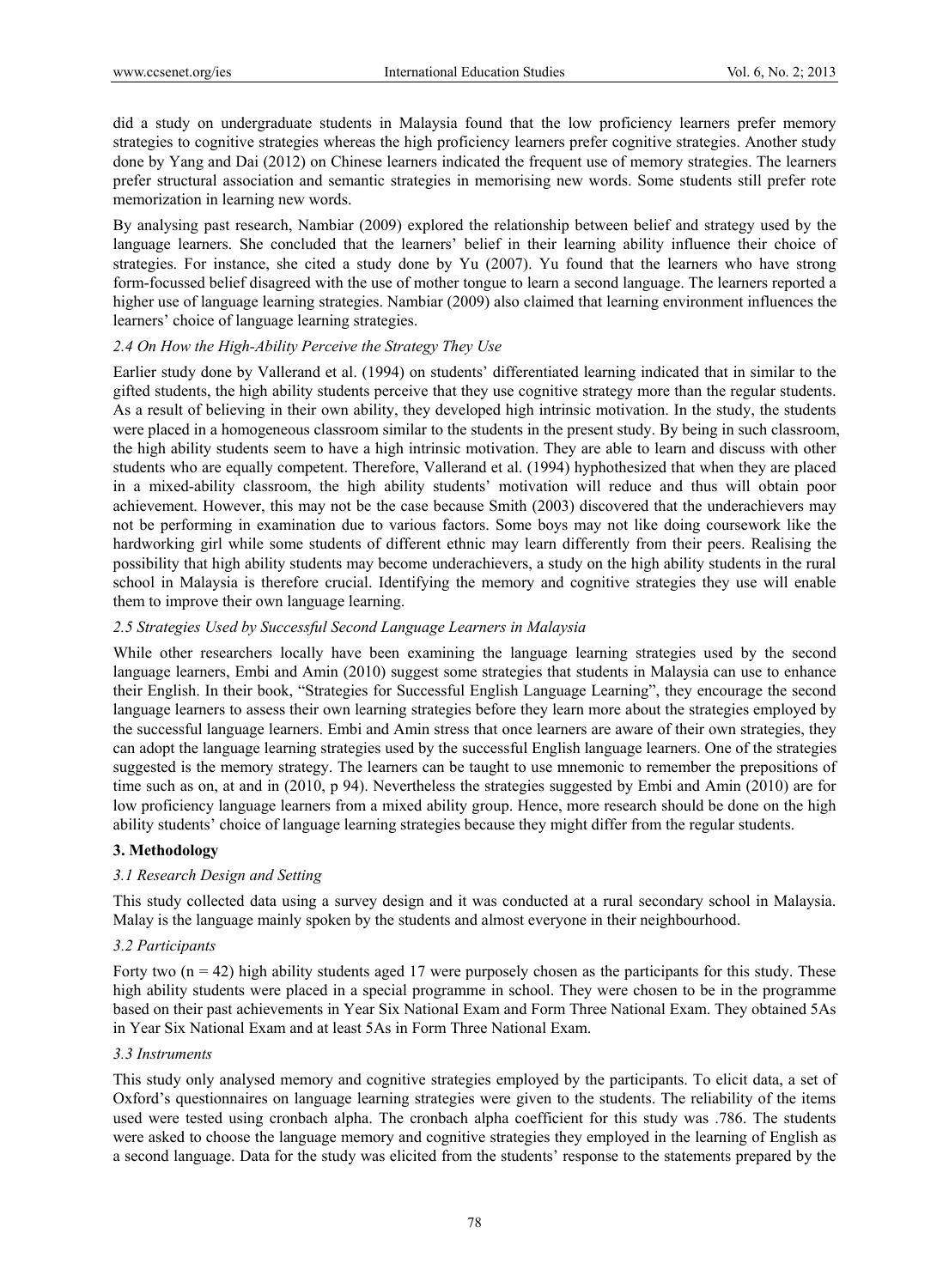researcher. They had to response based on five-point-scale. Never or almost never true of me, usually not true of me, somewhat true of me, usually true of me and always or almost always true of me.

## *3.4 Data Collection, Procedure and Analysis*

All the data were collected during the first semester of academic year 2012. During a 80-minute lesson, the students were asked to answer a set of questionnaires. The researcher reminded them to answer the questionnaires individually. They were required to reflect on the strategies they choose in their learning of English as a second language. As they were answering the questionnaires, they were not allowed to discuss their choice of language learning strategies with others. This was to ensure that each of the student's answer was not influenced by their peers. The data was then analysed using the computer programme called Statistical Package for the Social Science. The descriptive statistic was used to see the frequency, the percentage and the learning strategies employed by the learners.

## **4. Results**

### *4.1 Memory Strategies*

With respect to the first research question, results are presented in table 1.

#### Table 1. Memory Strategies

| Item                                                                                                                        | Never or<br>Always Never<br>True of Me<br>$\frac{0}{0}$<br>(Frequency) | Usually<br>Never True<br>of Me<br>$\frac{0}{0}$<br>(Frequency) | Somewhat<br>True of Me<br>$\frac{0}{0}$ | Usually<br>True of Me<br>$\frac{0}{0}$<br>(Frequency) (Frequency) | Always or<br>Almost<br>True of Me<br>$\frac{0}{0}$<br>(Frequency) |
|-----------------------------------------------------------------------------------------------------------------------------|------------------------------------------------------------------------|----------------------------------------------------------------|-----------------------------------------|-------------------------------------------------------------------|-------------------------------------------------------------------|
| I use new English words<br>in a sentence so I can<br>remember.                                                              | 9.5<br>(4)                                                             | 11.9<br>(5)                                                    | 52.4<br>(22)                            | 19.0<br>(8)                                                       | 7.1<br>(3)                                                        |
| Connect the sound of a<br>new English word and<br>an image or picture of a<br>situation in which the<br>word might be used. | 11.9<br>(5)                                                            | 26.2<br>(11)                                                   | 38.1<br>(16)                            | 19.0<br>(8)                                                       | 4.8<br>(2)                                                        |
| I remember English<br>word by making a<br>mental picture of a<br>situation in which the<br>word might be used.              | 9.52<br>(4)                                                            | 21.4<br>(9)                                                    | 33.3<br>(14)                            | 23.8<br>(10)                                                      | 11.9<br>(5)                                                       |
| I used song to remember 31.0<br>new English words.                                                                          | (13)                                                                   | 23.8<br>(10)                                                   | 14.3<br>(6)                             | 14.3<br>(6)                                                       | 16.7<br>(7)                                                       |
| I stick the words on<br>board or mirror so that I<br>can remember the new<br>English words.                                 | 64.3<br>(27)                                                           | 21.4<br>(9)                                                    | 12.9<br>(5)                             | $\boldsymbol{0}$<br>(0)                                           | 2.4<br>(1)                                                        |
| I remember new English 0<br>words by memorising<br>the meanings in Malay.                                                   | (0)                                                                    | 4.76<br>(2)                                                    | 21.42<br>(9)                            | 30.95<br>(13)                                                     | 42.86<br>(18)                                                     |
| I remember new English 23.8<br>words by making notes<br>of new words in a<br>notebook and always<br>look at it.             | (10)                                                                   | 28.6<br>(12)                                                   | 23.8<br>(10)                            | 16.7<br>(7)                                                       | 7.1<br>(3)                                                        |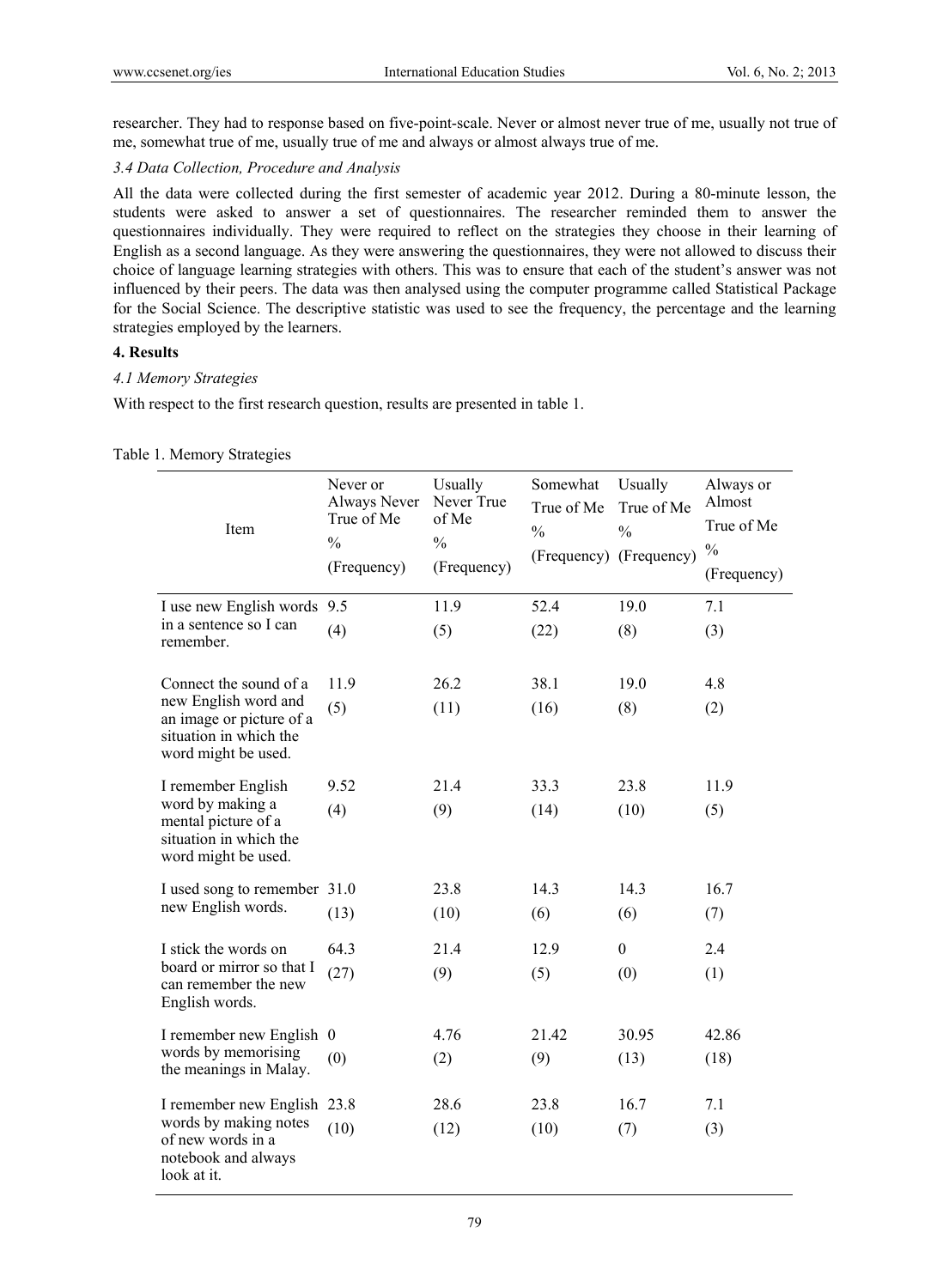Table 1 shows that learners put effort to memorise words learned. About 95.23 % of them remember new words by memorising the meaning in Malay. The high percentage indicates that it is the most frequent memory strategy used by the learners. Meanwhile, the least memory strategy used by the learners is sticking new words on board or mirror. The table shows that 15.3 % of them stick a new word learned on board. 61.9% of the learners connect the sound of a new English word and an image or picture of a situation in which the word might be used. The table also demonstrates that 47.6 % of the learners remember new English words by making notes of new words in a notebook and always look at it. Only 45.3 % of them use songs to remember new English words. 78.5 % of the learners attempt to use new words in a sentence. Only 9.5 % of them have never used new words in a sentence. Another strategy used by the learners to remember English word is by making a mental picture of a situation in which the word might be used. 69.0 % of them are using this strategy.

#### *4.2 Cognitive Strategies*

Meanwhile, with respect to the second research question, the results are displayed in table 2 below:

| Item                                                                       | Never or Always<br>Never True of Me<br>$\frac{0}{0}$<br>(Frequency) | <b>Usually Never</b><br>True of Me<br>$\frac{0}{0}$<br>(Frequency) | Somewhat<br>True of Me<br>$\frac{0}{0}$ | Usually<br>True of Me<br>$\frac{0}{0}$<br>(Frequency) (Frequency) | Always or<br>Almost<br>True of Me<br>$\frac{0}{0}$<br>(Frequency) |
|----------------------------------------------------------------------------|---------------------------------------------------------------------|--------------------------------------------------------------------|-----------------------------------------|-------------------------------------------------------------------|-------------------------------------------------------------------|
| I use new English words<br>several times when I write<br>or speak.         | 4.8<br>(2)                                                          | 31.0<br>(13)                                                       | 42.9<br>(18)                            | 19.0<br>(8)                                                       | 2.4<br>(1)                                                        |
| I try to talk in English with 14.3                                         | (6)                                                                 | 19.0                                                               | 28.6                                    | 31.0                                                              | 7.1                                                               |
| my friends.                                                                |                                                                     | (8)                                                                | (12)                                    | (13)                                                              | (3)                                                               |
| I practice the sound in                                                    | 11.9                                                                | 16.7                                                               | 31.0                                    | 28.6                                                              | 11.9                                                              |
| English.                                                                   | (5)                                                                 | (7)                                                                | (13)                                    | (12)                                                              | (5)                                                               |
| I watch English Language<br>TV shows or go to movies<br>spoken in English. | 4.8<br>(2)                                                          | 4.8<br>(2)                                                         | 16.7<br>(7)                             | 26.2<br>(11)                                                      | 47.6<br>(20)                                                      |
| I read English story book.                                                 | 11.9                                                                | 23.8                                                               | 31.0                                    | 14.3                                                              | 19.0                                                              |
|                                                                            | (5)                                                                 | (10)                                                               | (13)                                    | (6)                                                               | (8)                                                               |
| I write message or sms in                                                  | 14.3                                                                | 11.9                                                               | 57.1                                    | 9.5                                                               | 7.1                                                               |
| English.                                                                   | (6)                                                                 | (5)                                                                | (24)                                    | (4)                                                               | (3)                                                               |
| I read a reading passage                                                   | 2.4                                                                 | 9.5                                                                | 16.7                                    | 38.1                                                              | 33.3                                                              |
| twice to understand it.                                                    | (1)                                                                 | (4)                                                                | (7)                                     | (16)                                                              | (14)                                                              |
| I look for new English<br>words that are similar to<br>Malay.              | 9.5<br>(4)                                                          | 19.0<br>(8)                                                        | 33.3<br>(14)                            | 28.6<br>(12)                                                      | 9.5<br>(4)                                                        |
| I try not to translate word                                                | 14.3                                                                | 21.4                                                               | 38.1                                    | 16.7                                                              | 9.5                                                               |
| for word.                                                                  | (6)                                                                 | (9)                                                                | (16)                                    | (7)                                                               | (4)                                                               |

#### Table 2. Cognitive Strategies

Table 2 demonstrates that the learners apply cognitive strategies in learning English as a second language. 90.5% of them watch English Language TV shows or go to movies spoken in English. 88.1 % of them read a passage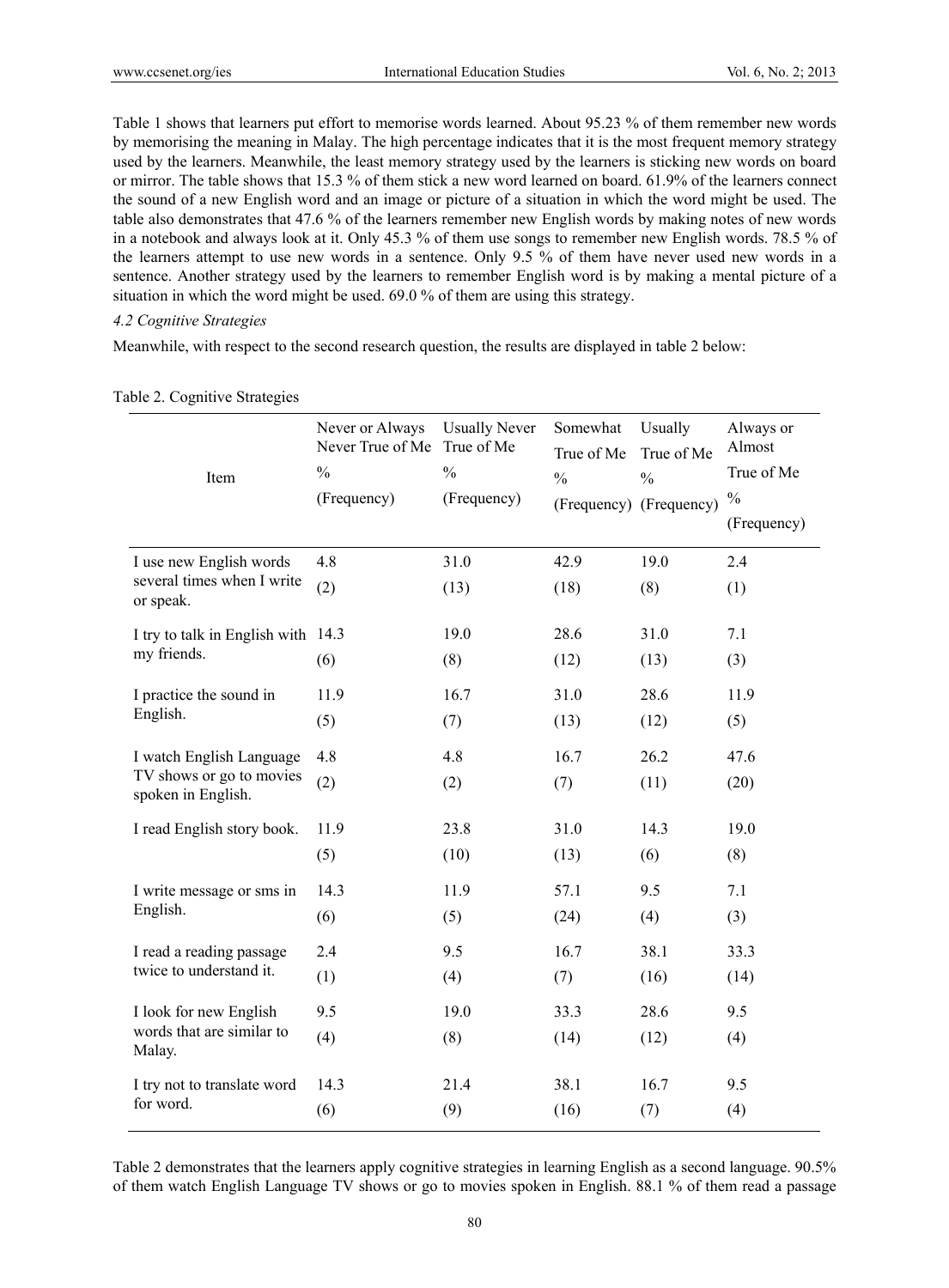twice in order to understand it. Meanwhile, 73.7 % of them write a message or sms in English. Only 71.5 % of them practise the sound in English. Using new English words when they write or speak, reading English story book, trying to talk in English with friends and trying not to translate word for word are among the strategies less applied by the learners. 35.7 % of the learners indicate that they have never and usually never read English story book.

### **5. Discussion**

The analysis of the data showed some important findings that have implications on the practice of teaching and learning of a second language. On the whole, the learners use both memory and cognitive strategies in learning English as a second language. The learners appear to choose some cognitive strategies more frequently than the memory strategies and vice versa. They might have realised that both strategies could assist them in improving their English.

### *5.1 Memory Strategies*

First, the study indicates that the learners use their first language to enhance their memory of new words learned. 95.23 % of them always choose to remember new words by memorising the meaning in Malay. This implies that the learners prefer to translate the English words into Malay in order to increase their memorisation of the English words. This study correlates with Maros et al. (2007) and Musa et al. (2012) who discovered that rural learners in Malaysia are strongly influenced by their first language in learning English. It also confirms a study done by Liu (2008) on Chinese undergraduates in a university.The study has reported that the knowledge of the first language is always in the mind of the learners even though teachers stress that they must think in the second language. The knowledge is somehow connected with the new knowledge of the second language learned.

Second, it points out that 78.5 % of the learners in this rural school makes an effort to construct sentences using new words they learn. Teacher should therefore let the learners use this strategy in teaching them by giving them ample opportunity to practise making sentences using the new words.

Third, it suggests that teachers can train the learners to remember English word by making a mental picture of a situation in which the word might be used. In this study, 61.9% of the learners have chosen this strategy to improve their English.

Fourth, it demonstrates that the teaching of phoneme and the use of image or picture are crucial in strengthening the learners' memory. 61.9% of the learners choose to connect the sound of a new English word, and an image or picture of a situation in which the word might be used.

## *5.2 Cognitive Strategies*

First, it shows that watching English Language TV shows or going to movies spoken in English is the most frequent strategy applied by the learners. 90.5 % of them apply this strategy. This is in line with the findings made by Asgari and Mustapha (2011) who reported that this strategy was also the most frequently chosen cognitive strategy among the English second language learners in their study. In earlier study, Omojuwa et al. (2010) had pointed that the second language learners can develop their vocabulary from watching English Language TV shows. Thus, it seems television as a media still has impact on second language learning. Teachers should be encouraged to use English TV shows or English movies in their lessons.

Second, despite being exposed only to English during formal instructions in the classroom, 73.7 % of the high ability learners choose to write a message or sms in English. Based on this discovery, teacher should consider training the learners to use this strategy to learn English after school. Ally et al. (2007) have suggested that the learners may use their time away from school to learn grammar, to reread and redo exercises via mobile learning.

Third, as 71.5 % of them also practice the sounds in English in their attempt to improve their English, teachers should not neglect the teaching of phonetics and pronunciation in the classroom. Ability to pronounce English words correctly can boost the learners' motivation to communicate in the language with their friends, teachers and the society outside school compound. The use of English courseware to teach them pronounce Engish words can also benefit the high ability learners (Yunus et al., 2010).

#### **6. Recommendation**

The findings from this present study have a number of implications on the teaching and learning of English as a second language to a group of high-ability learners. This study highlighted that some memory and cognitive strategies are chosen less frequently than the other strategies in the same categories. Yet, this does not mean that they are not important in second language learning. The learners' talent need to be developed so that their language learning ability can be enhanced (Barab & Plucker, 2002). One of the ways is to teach them how to use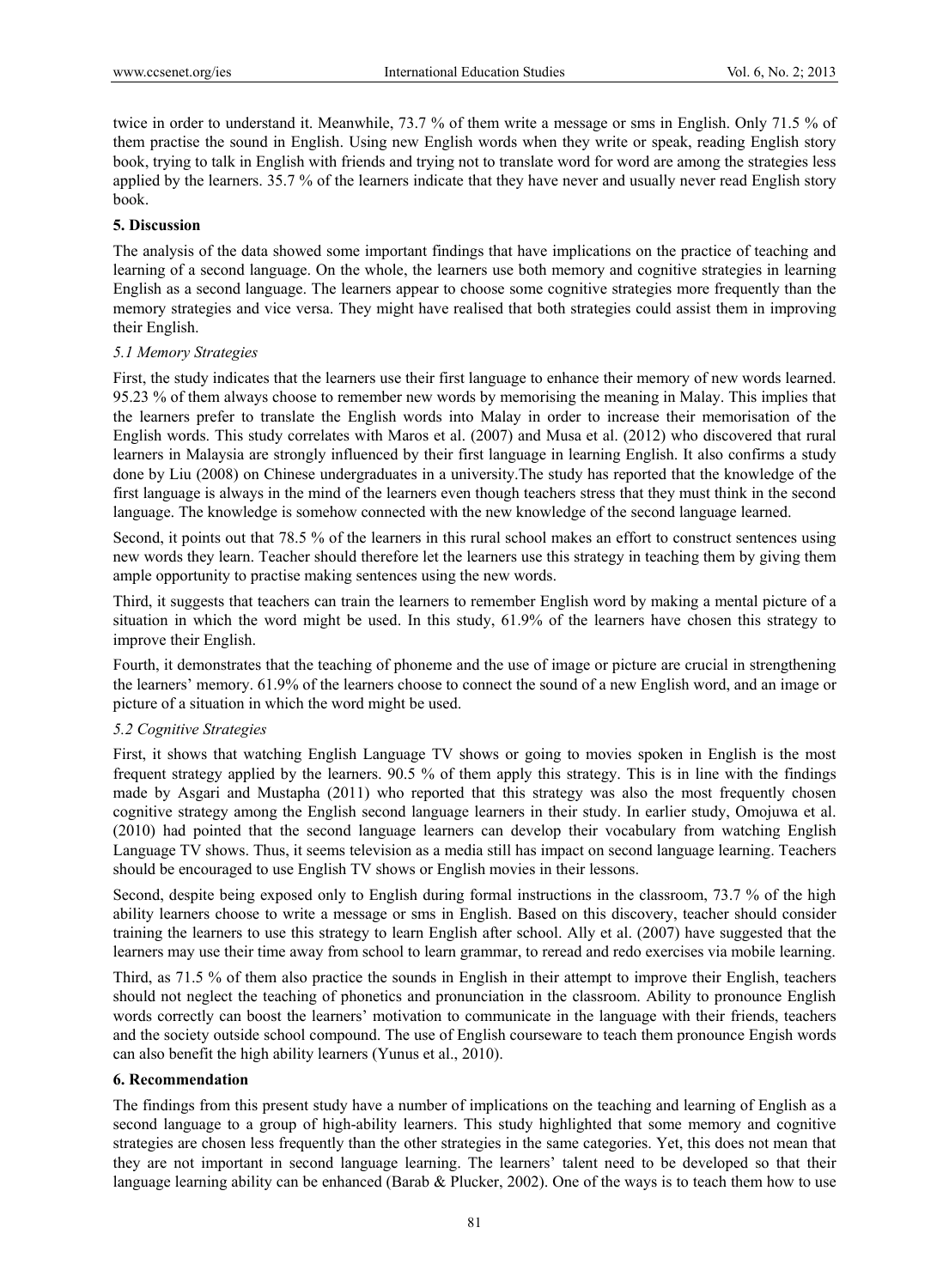the less frequently chosen strategies. Another way is to teach them how to use the strategies employed by the successful English language learners (Embi & Amin, 2010 and Liang, 2009).

#### **7. Conclusion**

This study explored the selected memory and cognitive strategies of the high ability learners who attend a special class programme in a rural secondary school in Malaysia. The findings depict that this high ability group employed both memory and cognitive strategies. There is evidence that 95.23% of the learners always choose to remember the new English words learned by memorising the meaning in Malay. However other memory strategies were not as frequently selected by them. The learners might find memorising the meaning of English word in Malay contributes towards an increase in their English vocabulary. There is also evidence that the second highest strategy chosen by the learners is the cognitive strategy (90.5%) which is watching English Language TV shows or going to movies spoken in English. This particular strategy might have helped them to get exposure to English Language and provide an indirect training on listening skills. For future research, the highest and the second highest strategies found used by the learners in present study should be further investigated. The findings may assist teachers to understand how high ability learners can benefit from them.

#### **References**

- Ally, M., McGreal, R., Schafer, S., Tin, T., & Cheung, B. (2007). Use of mobile learning technology to train ESL adults*. Proceedings of the Sixth International Conference on Mobile Learning*, Melbourne. Retrieved from http://www.ccl-cca.ca/pdfs/FundedResearch/201009AllyMcGrealSchaferTinCheungFullReport.pdf
- Asgari, A., & Mustapha, G. B. (2011). The Type of Vocabulary Learning Strategies Used by ESL Learners in University Putra Malaysia. *English Language Teaching*, *4*(2), 84-90. http://dx.doi.org/10.5539/elt.v4n2p84
- Barab, S. A., & Plucker, J. A. (2002). Smart People or Smart Contexts? Cognition, Ability, and Talent Development in an Age of Situated Approaches to Knowing and Learning. *Educational Psychologist*, *37*(3), 165–182. http://dx.doi.org/10.1207/S15326985EP3703\_3
- Education Act. (1996). The Government of Malaysia.
- Embi, M. A., & Amin, M. Z. (2010). *Strategies for Successful English Language Learning.* Selangor Darul Ihsan, Malaysia: Karisma Publication Sdn. Bhd.
- Liang, T. (2009). Language Learning Strategies--The Theoretical Framework and Some Suggestions for Learner Training Practice. *English Language Teaching*, *2*(4), 199-206. Retrieved from http://ccsenet.org/journal/index.php/elt/article/viewFile/4478/3822
- Liu, J. (2008). L1 use in L2 vocabulary learning: Facilitator or barrier. *International Education Studies*, *1*(2), 65-70. Retrieved from http://www.ccsenet.org/journal/index.php/ies/article/view/888/864
- Maros, M. Hua, T. K., & Salehuddin, K. (2007). Interference In Learning English: Grammatical Errors In English Essay Writing Among Rural Malay Secondary School Students In Malaysia. *Journal e-Bangi, 2*(2), 5-20*.* Retrieved from http://pkukmweb.ukm.my/e-bangi/papers/2007/marlyna07.pdf
- Ministry of Education. (2012). *Executive Summary Preliminary Report Malaysia Education Blueprint,*  2013-2025. Retrieved October, 15, 2012 from http://www.moe.gov.my/userfiles/file/PPP/Preliminary-Blueprint-ExecSummary-Eng.pdf
- Musa, N. C., Koo, Y. L., & Azman, H. (2012). Exploring English language learning and teaching in Malaysia. *GEMA: Online Journal of Language Studies*, *12*(1), 35-51. Retrieved from http://www.ukm.my/ppbl/Gema/GEMA%20vol%2012%20(1)%20Special%20section%202012/pp\_35\_51.p df
- Nambiar, R. R. (2009). Learning Strategy Research--Where Are We Now? *The Reading Matrix*, *9*(2), 132-150. Retrieved from http://www.readingmatrix.com/articles/sept\_2009/nambiar.pdf
- Nicpon, M. F., & Pfeiffer, S. I. (2011). High-Ability Students: New Ways to Conceptualize Giftedness and Provide Psychological Services in the Schools. *Journal of Applied School Psychology, 27*(4), 293-305. http://dx.doi.org/10.1080/15377903.2011.616579
- Omojuwa, J. O., Timothy, A., & Obiekezie, E. (2010). The television factor in vocabulary development among secondary school students in Cross River state, Nigeria. *Global Journal of Educational Research*, *8*(1&2), 55-59. Retrieved from http://www.globaljournalseries.com/index/index.php/gjer/article/viewFile/66/pdf